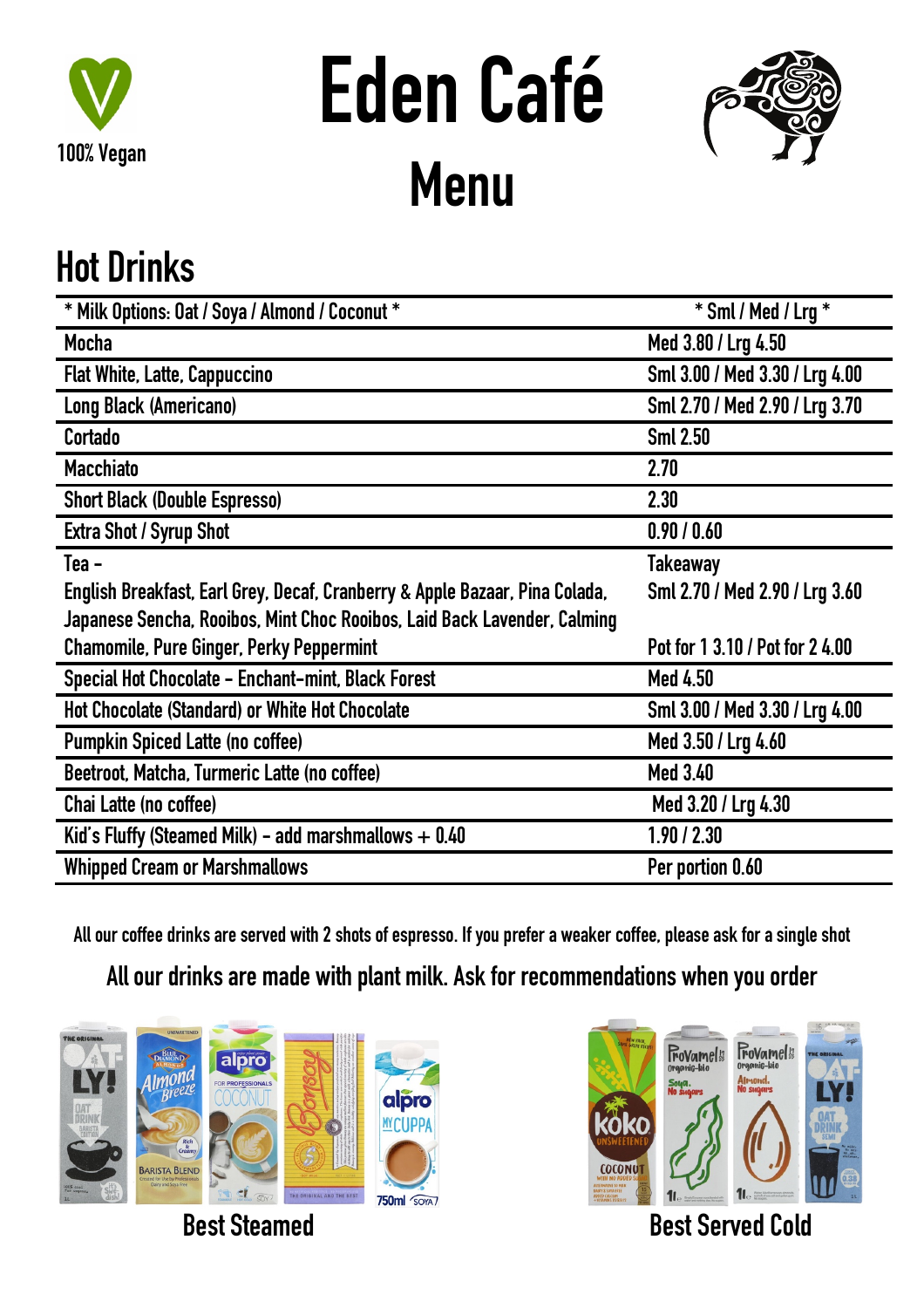## **Cold Drinks**



| * See blackboard for options and allergen info *<br><b>Smoothies</b>              | 5.20                      |
|-----------------------------------------------------------------------------------|---------------------------|
| Iced Coloured Latte - Beetroot, Matcha, Turmeric                                  | 4.60                      |
| Marvellous Milkshakes - Bakewell Tart, 'Nutella', Banoffee, Strawberries & Cream, | 4.50                      |
| Lime Matcha (GF)                                                                  |                           |
| * Made with soya milk as standard, just ask if you'd like a different milk        |                           |
| Milkshakes - Banana, Caramel, Chocolate, Strawberry, Vanilla (GFO)                | 4.00                      |
| Iced Coffee - Black / Over Ice / Blended / Mocha                                  | 3.50 / 4.20 / 4.50 / 4.90 |
| <b>Lemonaid - Passionfruit</b>                                                    | 3.50                      |
| Mac's - Feijoa, Pear & Elderflower                                                | 3.50                      |
| L&P (NZ Lemonade)                                                                 | 2.20                      |
| Juice - By the glass, 100% Apple or Orange                                        | Kids (200ml) 2.20 /       |
|                                                                                   | <b>Adult (250ml) 2.50</b> |
| Cawston Press Cans - Elderflower, Rhubarb & Apple                                 | 2.20                      |
| Karma Kola Cans - Lemony, Gingerella, Cola, Sugar Free Cola                       | 2.20                      |
| <b>Bottled Water - Still, Sparkling</b>                                           | 1.50                      |

Please note: Our blender jugs and steam wand on the coffee machine, used to heat the milk, are used **with all plant milks. While cleaned in between use, traces of soya, almond, oat and coconut may remain.**

**Please advise a member of staff if you have any allergies. We have a full allergen list available. (GF) = Gluten Free (GFO\*) = Gluten Free Option \*an extra charge may apply**



**Choose Your Milk For Milkshakes & Iced Drinks**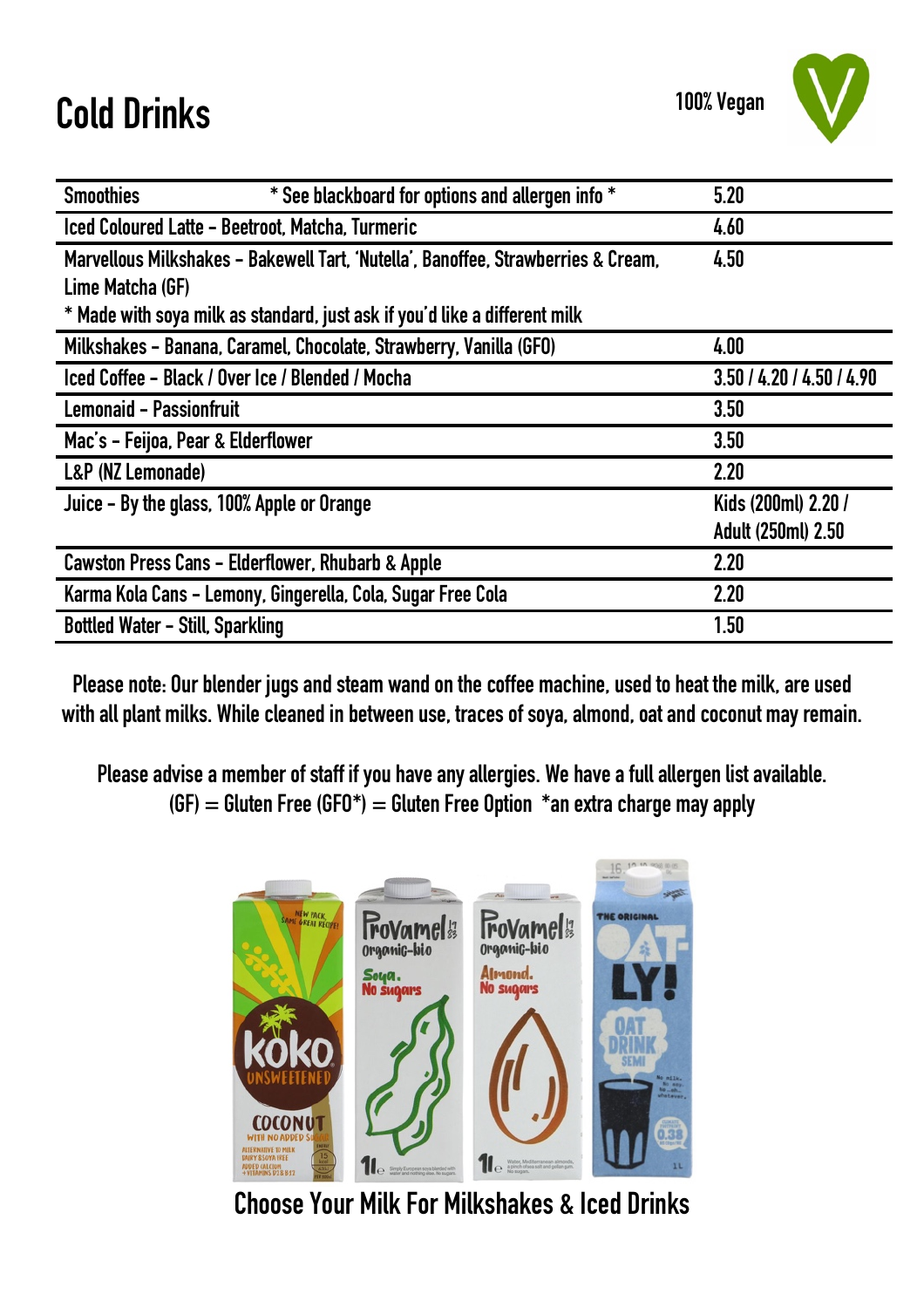## **Breakfast & Lunch Options**

| Bec's Bangin' Breakfast Bowl (GF) - Home-made baked beans, tofu scramble, spinach,     | 9.50                |
|----------------------------------------------------------------------------------------|---------------------|
| quinoa, sweet potato & avocado with nigella seeds and basil pesto drizzle              |                     |
| Eden Cooked Breakfast - Home-made baked beans, tofu scramble, 2 rosemary & red         | 9.50                |
| onion sausages, 1 hash brown with toast (GFO)                                          |                     |
| Nachos - with vegan chilli. Topped with salsa, avocado, cheese and Oatly 'Greek style' | 9.50                |
| yoghurt (GFO: cream cheese)                                                            |                     |
| Avocado on - Toast (GFO*) / Bagel                                                      | $7.00 (+0.40 GF)$   |
| Topped with toasted spiced seeds, lemon wedge, pea shoots & baby leaves and optional   |                     |
| chilli flakes.<br>Add feta crumble                                                     | $+1.50$             |
| * Choose Granary / Gluten Free Bread (extra charge)                                    |                     |
| * See board for daily options and allergen info *<br>Salads (GFO)                      | Med 7.00 / Lrg 8.50 |
| (Takeaway: Sml 5.00 / Med 6.50 / Lrg 8.00)                                             | <b>Side 4.00</b>    |
| Hummus & Falafel Wrap (GFO)                                                            | $6.00 (+0.50$ GF)   |
| - Hummus, falafel, home-made tzatziki, crunchy slaw, red onion.                        |                     |
| - Choose your sauce: Sriracha, BBQ or Ketchup                                          |                     |
| BAMT Bagel - Vegan 'bacon', avocado, mayo & tomato                                     | 6.00                |
| Sausage Bagel - Rosemary & red onion sausages, melted vegan smoked gouda or            | 6.00                |
| cheddar and choice of 1 sauce: chutney / ketchup / mustard / brown sauce (not GF) /    |                     |
| mayo                                                                                   |                     |
| Home-made Granola - with toasted almonds, oats, seeds and dried fruit                  | 5.40                |
| *served with fruit compote and yoghurt or milk (GF)                                    |                     |
| <b>Perfectly Posh Toasties</b>                                                         |                     |
| * Greek Feast (GFO*) – Vegan feta, pesto, sundried tomato & spinach                    | $5.00 (+0.40$ GF)   |
| * Sausage Toastie (GFO*) - Rosemary & red onion sausages with choice of 1              | $5.00 (+0.40$ GF)   |
| sauce: chutney / ketchup / mustard / brown sauce (not GF) / mayo                       |                     |
| <b>Splendidly Simple Toasties - (GFO*)</b>                                             | 4.00 / 4.20 / 4.20  |
| Plain Cheddar / Cheddar & Tomato / Cheddar & Onion                                     | $(+0.40$ GF)        |
| <b>Supreme Bacon Butty</b>                                                             | 4.80                |
| - 3 slices of vegan bacon, 1 hash brown in a "brioche" bun with sauce of your choice   |                     |
| Cinnamon & Raisin Bagel - with vegan cream cheese & jam                                | 4.50                |
| Phat Pasty - Butternut Squash, Feta & Spinach / Keralan Cauliflower                    | 4.00                |
| * See board for daily options and allergen info *                                      |                     |
| <b>Cheese &amp; Spinach Muffin (GF)</b>                                                | 3.30                |
| <b>Toast - Granary / Gluten Free</b>                                                   | $2.50 (+0.40$ GF)   |
| *served with vegan spread & jam                                                        |                     |
| <b>Sausage Roll</b>                                                                    | 2.50                |
| Extras-                                                                                |                     |
| * Onion, Tomato, Spinach, 1/2 Avocado                                                  | $0.80 - 2.00$       |
| * 'Bacon' (x2) / 'Sausage' (x1) / Tofu Scramble                                        | 1.60 / 1.60 / 2.00  |
| * Vegan Cheese Slice / Hummus / Hash Brown                                             | $1.30 - 1.50$       |